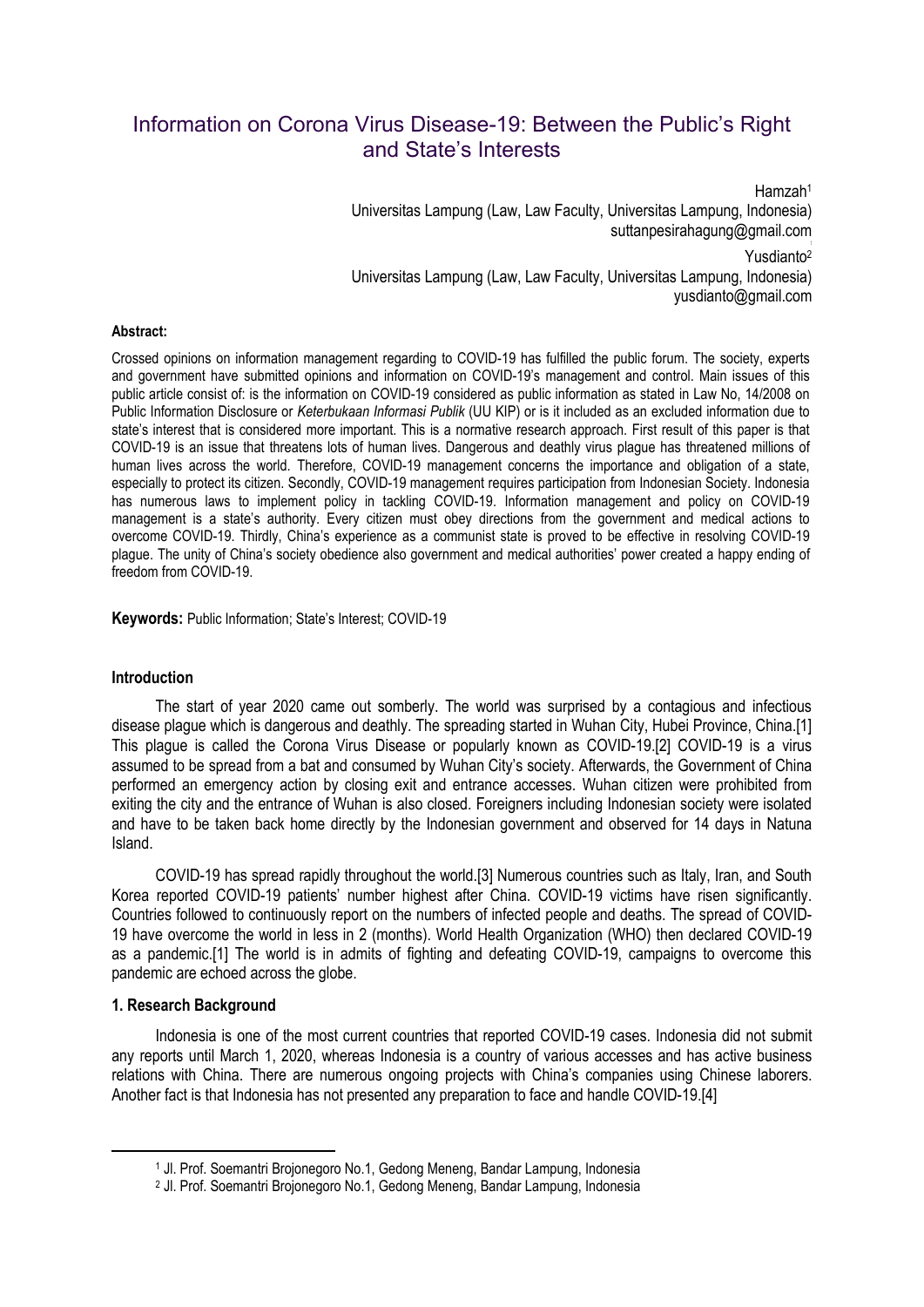Subsequently, Indonesia implemented efforts to overcome COVID-19. Information regarding to COVID-19 is not spread evenly which not all categories of society understood the information. Crossed opinions on information management regarding to COVID-19 plague has fulfilled the public forum. Crossed opinions on information management regarding to COVID-19 has fulfilled the public forum. The society, experts and government have submitted opinions and information on COVID-19's management and control. Main issues of this public article consist of: is the information on COVID-19 considered as public information as stated in Law No. 14/2008 on Public Information Disclosure or *Keterbukaan Informasi Publik* (UU KIP) or is it included as an excluded information due to state's interest that is considered more important.

This research provides a basic question; is COVID-19 related information considered as public information? Law No. 14/2008 on Public Information Disclosure or *Undang-Undang Keterbukaan Informasi Publik* (UU KIP) was implemented due to information in correlation with the society. Consideration to enact UU KIP is to obtain information as human rights. Public information disclosure is an important indicator for a democratic country's image that highly respects democratic sovereignty to realize ideal state organization.

Conceptually, information is form of human rights. Therefore, access towards it must be transparent. Public information is inevitable in a democratic country. Article 1 and Article 2 Law No. 14/2008 [5] on Public Information Disclosure stated the definition of public information:

*Public information is an received, saved, managed, sent and/or received information by a public agency related to a public organizer with other public organizers in accordance with the law and information that is correlated with the public's interest.* 

Public information has a correlation with public agencies. Public agencies are agencies that executes a country's organizer. Every information under the management of a public agency is defined as public information which contain the society's right for access. To limit the menrtioned public agency, Article 1 and Article 3 of Law 14/2008 on Public Information Disclosure stated:

*Public agency is an executive, legislative, judiciary, and other agencies that functions and main tasks are related to the state's and local government's budget or a non governmental organization that funds from state's and local government's budget, society's contributin, and or foreign donation.* 

 Public information mentioned in Article 14 of Law No. 14/2008 on Public Information Disclosure is associated with State Owned Enterprises or *Badan Usaha Milik Negara* (BUMN), Region Owned Enterprises or *Badan Usaha Milik Daerah* (BUMD), or other enterprises owned by the country. The mentioned public information here is in scope of commercial sectors. BUMN and BUMD are business entities own by national government and local government. Compulsory information provided by BUMN, BUMD, or other enterprises according to Article 14 of Law No. 14/2008 on Public Information are in follows:

- 1. Name and regency, purpose and objectives as well as type of business activity, period of establishment, and capital, as stated in the articles of association;
- 2. Complete name of shareholders, members of the board of directors, and members of the board of commissioners of the company;
- 3. Annual reports, financial statements, income statement balances, and audited corporate social responsibility reports;
- 4. Assessment results by external auditors, credit rating agencies and other rating agencies;
- 5. System and allocation of remuneration funds for members of the board of commissioners/supervisory board and directors;
- 6. Mechanism for the determination of directors and commissioners / supervisory boards;
- 7. Legal cases based on Law as Public Information;
- 8. Guidelines for implementing good corporate governance based on the principles of transparency, accountability, responsibility, independence, and fairness;
- 9. Announcement of debt types of stocks;
- 10. Replacement of the accountant who audits the company;
- 11. Changes in the company's fiscal year;
- 12. Government assignment activities and/or public service obligations or subsidies;
- 13. Procurement Mechanism of goods and services
- 14. Other information determined by the Law relating to State-Owned Enterprises/ Regional-Owned Enterprises.

Other information regarding to the public information is political party. Article 15 of Law No. 14/2008 on Public Information Disclosure stated compulsory information provided by political parties such as: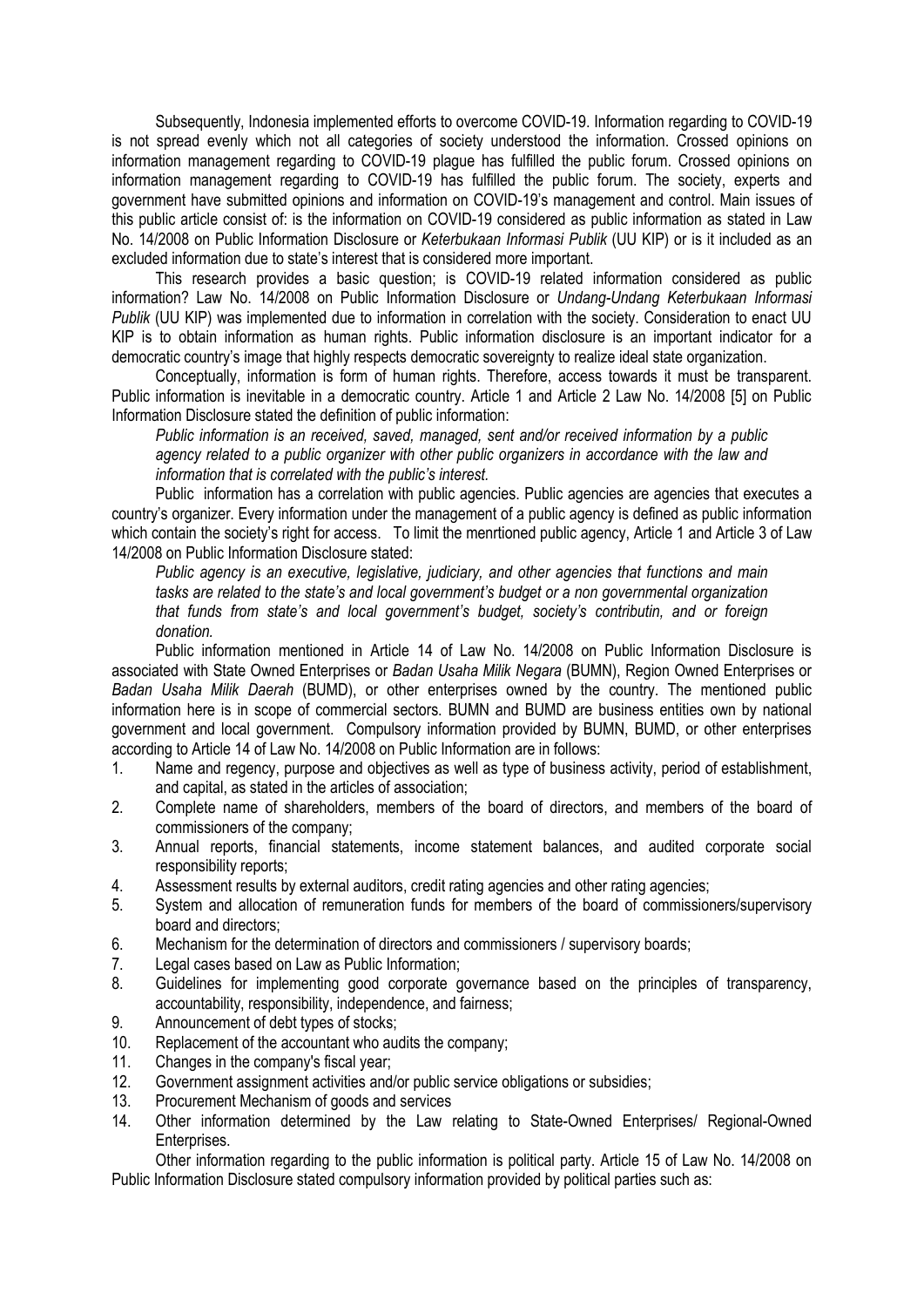- 1. Principles and objectives;
- 2. General program and activities of political parties;
- 3. Name, address and composition of management and existing alteration;
- 4. Management and use of funds sourced from the State Budget and/or Local Government Budget;
- 5. Party's decision making mechanism;
- 6. Party's decisions originating from the results of a conference/congress/general conference and/or other decisions which according to the articles of association and by-laws of the party are open to the public;
- 7. Other information stipulated under the Law relating to political parties.

Other institutions under the regulation of Law No. 14/2008 on Public Information Disclosure is Non Governmental Organization (NGO) that handles and uses funding from State's Budget and/or local government's budget. Article 16 of Law 14/2008 on Public Information Disclosure stated on compulsory information by NGOs:

- 
- 1. Principles and objectives;<br>2. General program and activ 2. General program and activities of the organization
- 3. Name, address and composition of management and existing alteration;
- 4. Management and use of funds sourced from the State Budget and/or Local Government Budget and/or contribution from the society or other entities from overseas.
- 5. Organization's decision making mechanism;
- 6. Organization's decisions originating from the results of a conference/congress/general conference and/or other decisions which according to the articles of association and by-laws of the party are open to the public;
- 7. Other information under the Law.

 Referring to provisions and explanation's above, it can be concluded that information about COVID-19 is not included as commercial or political information. It is information that has specific characteristics and emerges in a specific situation. Therefore, the approach and management should also be certain.

## **2. Methodology**

Regarding to the condition or situation in Indonesia these past few days, the public forum has come to a discussion about weather COVID-19 related information is considered as public information. Recalling the ministry and agency has authorities on COVID-19.

If COVID-19 is a public information, then as stated in Article 2 Section (1) of Law No. 14/2008 on Public Information Disclosure, then it could accessed freely and transparently by every public information users. This is a judiciary status from information that proceeds to imply society's access towards it. Public agencies that organize information shall provide these accesses to the society for them to obtain public information. In another perspective are details on COVID-19 considered as excluded public information that is guarded strictly and limited as stated in Article 2 Section (2) of Law No. 14/2008 on Public Information Disclosure.

If information on COVID-19 is excluded public information, then public agencies have the right to reject disclosing information in accordance with provisions of regulation in Article 6 Section (1) on Public Information Disclosure. Or, public agencies could decide which information to deliver towards the society and which information is kept for some time. Authorities regarding to Information management are fully under this particular public agency.

Limits of excluded information by Law No. 14/2008 on Public Information Disclosure are regulated in Article 6 Section (3). This provision stated :

Information that cannot be given by a public agency as mentioned in Section (1) is:

- 1. Information that threatens the country;<br>2. Information in regards with business pr
- 2. Information in regards with business protection and unfair competition importance;<br>3. Information in regards with personal rights:
- Information in regards with personal rights;
- 4. Information in regards with a position's secrecy;
- 5. Required information is not under management or no supporting documentary.

 Information about COVID-19 must be included in one of these categories to be excluded as Public Information. State interest is the most relevant aspect for the management of COVID-19 public information. The COVID-19 outbreak is complex. There are many aspects that follow in this COVID-19 problem.

 COVID-19 is a virus that has become a pandemic and is growing and spreading quickly and deadly. Panic and worries are spreading amongst people every time production of information about COVID-19 occurs. Ideally, information provides clarity about something rather than the other way around. This means, if there is information dissemination about COVID-19, then the information should calm and give clarity for the people. Hypothetically, if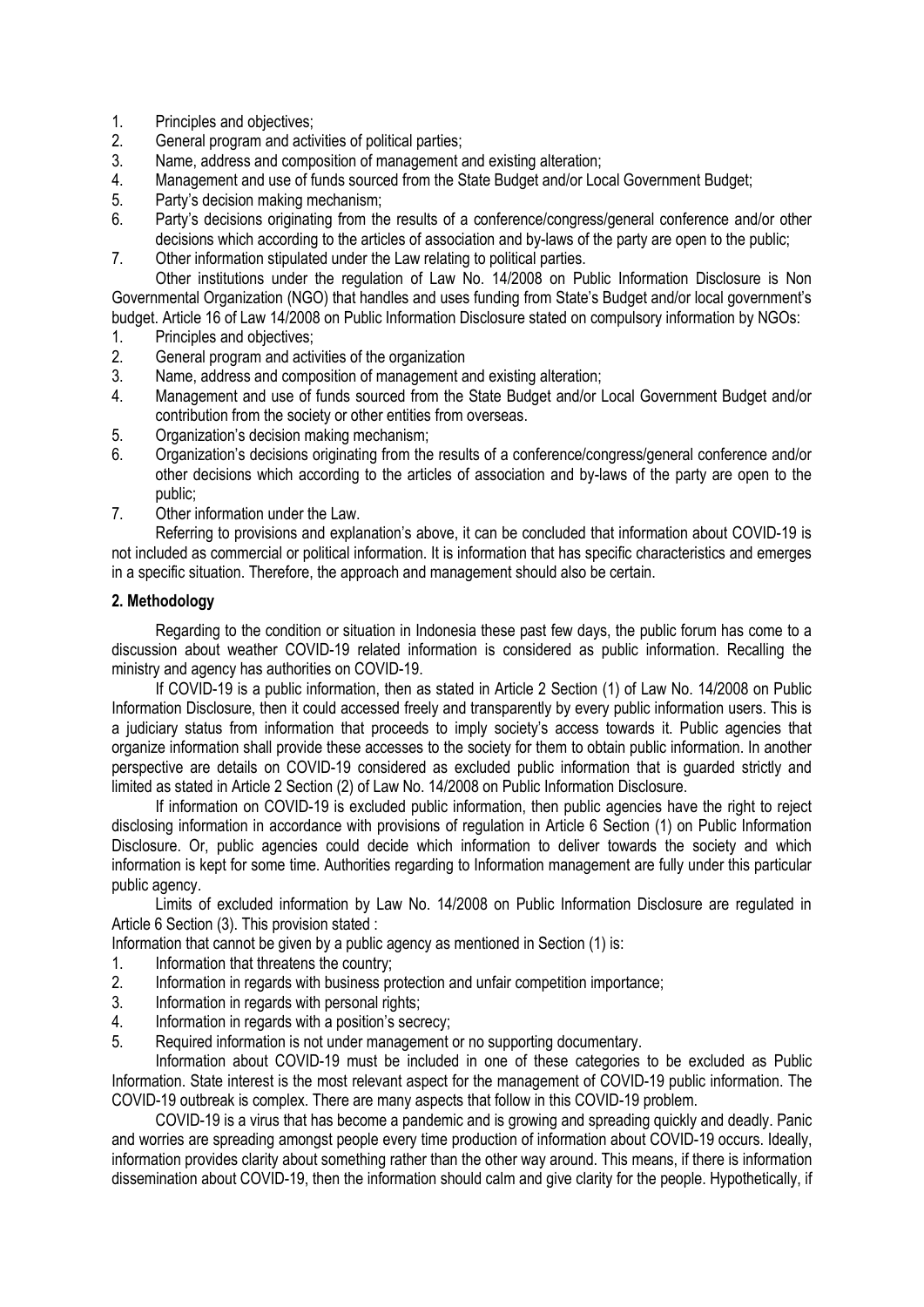information dissemination is then unable to provide clarity and calm in the community, then national leadership must be raised and continuously become an authoritative institution in the management and delivery of COVID-19 information to the public through all available communication channels. National leadership is intended as a manager and distributor of information from one source which guarantees the public with valid information from an authoritative institution.

 The government has appointed the Ministry of Health of the Republic of Indonesia as a leading agency in dealing COVID-19 issue and also *Badan Nasional Penanggulangan Bencana* (BNPB) or Indonesian National Board for Disaster Management as leading agency from aspects of non medical effects management. Information on COVID-19 from the Ministry of Health is given by dr. Achmad Yanto, General Director of Disease Prevention and Control of Indonesia's Ministry of Health as the government's spokesman.

 The COVID-19 outbreak which had become a pandemic had a negative impact on other sectors that became the government's interests. There are many indicators available in the market regarding to COVID-19's impact towards the economic sector. The exchange rate of 1 US Dollar against Indonesian Rupiah (IDR) reached 16.500 IDR. Indonesia Stock Exchange has stopped its stock trading activities for several times, because the market reacts very negatively. The stock price index plunged up to 5% from the opening. Food prices have skyrocketed. Masks and hand sanitizers are hard to find on the market. If the products are available, then the prices have multiplied. In this perspective, the Government views the COVID-19 issue as information relating to the interests of the state. With this view, all information related to data updating and handling is in the domain of the Government, in this case the Ministry of Health of the Republic of Indonesia. All information regarding COVID-19 is a pledge for the society. The government is a trusted source of information for the public in relation to the danger of COVID-19.

 But issues did not stop at that point. Numbers of victims rose in various places after the Government announced the first case of the COVID-19 virus patients on March 2, 2020. The numbers continue to increase, both positive patients, carriers and the deceased from this dangerous virus. The numbers of COVID-19 cases are growing by daily. In just a few weeks, Indonesia came as the third highest mortality rate after China and Italy, reaching 8%. The government does not have much time and choices, other than fighting to break the chain of distribution and deal with COVID-19 patients in hospitals. Continuous and strategic immediate action is needed to break the chain of distribution of COVID-19 among the community (local transmission).

 Furthermore, the Government launched information relating to the handling of COVID-19. The government established measures to counter COVID-19. One of them is limiting people's activities in public spaces, activities that gather a lot of people, and handling patients in care, people in surveillance, suspect of COVID-19 and positive for COVID-19. Each of these statuses implies the actions received by the person concerned. All of these terms are contained in the third edition of the COVID-19 Prevention and Control Handbook of the Ministry of Health of the Republic of Indonesia or Buku *Pedoman Pencegahan dan Pengendalian COVID-19* published on March 16, 2020. The book is a form of public information dissemination related to COVID-19.

### **3. Case studies**

Two decades ago, an Indonesian philosopher, F. Budi Hardiman re-wrote Jurgen Habermas' (another philosopher) perspective regarding health issues (crisis):

*In the medical world, what is referred to by this term (crisis) is the stage where a disease sufferer is decided if the healing powers of the body alone are sufficient to cure itself or not. In this situation, the illness is seen as something objective, because the infection is thought to originate from the outside and the state of the patient's body can be measured by empirical parameters. Besides the objective nature of the crisis, also appears in the fact that the patient's consciousness cannot influence his illness. Understanding this kind of crisis is inadequate, according to Habermas, because the crisis is seen "from the outside". A new crisis is called a crisis, if the patient is also involved in the crisis, then the crisis cannot be separated from the perspective of the person experiencing it. The disease is "objective" because the patient faces it with helplessness, so he is passive and does not act as a subject that does not fully own his strengths.* 

*... Habermas also sees a normative aspect in terms of crisis. Interpretation of a reality as a crisis contains hope to overcome it and the handling of the crisis contains liberation.*[6]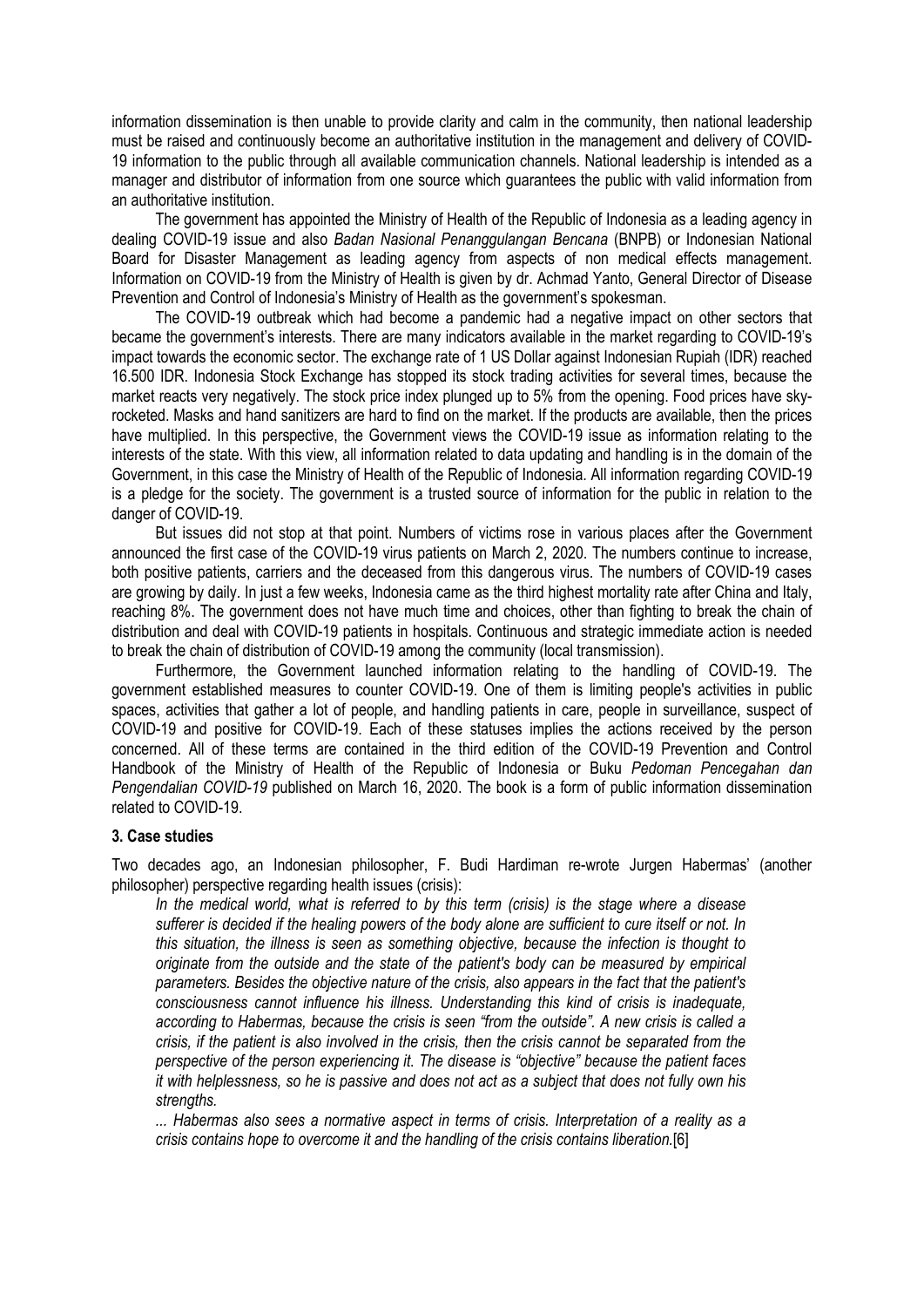In accordance with the above explanation and Indonesia's current situation, the government ensures that sufferers of COVID-19 need their own body endurance and at the same time require medical treatment to overcome the disease.

The pandemic threat from COVID-19 requires the participation of sufferers, contact persons, governments and general public to work and fight together to defeat it. National leadership is a unifying factor of the breaker movement and resistance to the spread of COVID-19. This is a special situation that requires national leadership to unite all efforts to overcome the problem of the COVID-19 outbreak.

One of the views on national leadership is the leader-situational match.[7] There are special situations that fit a typical leader. National leadership deals with the steps in handling COVID-19 problems and managing information. Politically, national leadership unites all components of the state and nation to jointly and collaboratively fight COVID-19 and overcome it.

Technically medical, the Ministry of Health has declared a health protocol on COVID-19 management that is divided into two models, for people that are unwell and people who are healthy. These medical treatments are implemented differently for each category.

Afterwards, the government launched steps to prevent and/or break the chain of COVID-19 which is:

- 1. Prohibitions of travelling;<br>2. Avoiding crowded or soci
- Avoiding crowded or social meeting:
- 3. Social distancing;
- 4. Independent quarantine;
- 5. Masks usage;
- 6. Wash hands often with soap and running water for at least 20 seconds;
- 7. Avoid touching face, nose, eyes and mouth.

The government's policy is the standard in mitigating of dangerous virus outbreaks impacts such as COVID-19 on exposed populations. The government and state agencies or institutions implement globally proven approaches to combat viruses that attack respiratory system by highlighting sanitation; especially hands, cough ethics and social distancing as ways to deal with the COVID-19 virus.[8] Government actions are in line with international protocols to deal with the problem of dangerous epidemics such as COVID-19. To make it effective, Jurgen Habermas suggested a general policy to address the problem of health crisis confirmed through normative provisions. The government can use the legal provisions and instruments of state violence to carry out prevention and fight against COVID-19. Prohibition of travel, especially to countries with a COVID-19 pandemic is the first response against malignant infectious diseases such as COVID-19.[9] This is a way to avoid the imported COVID-19 case.

The mass policy to break the chain of distribution of COVID-19 is to quarantine. The quarantine policy has a legal basis. Law Number 6 of 2018 concerning Health Quarantine states regulation on house quarantine in Article 52, area quarantine is regulated in Article 55 and Hospital quarantine is stated in Article 58. The national government is responsible for the implementation of house quarantine, area quarantine and hospital quarantine by involving the local government. Indonesian health law provisions recognize quarantine as an effective way for society to stop the spread of COVID-19.

Then the policy is supported by others. The work from home (WFH) policy has been strongly echoed in recent days to limit the mobility of citizens to break the chain of the spread of COVID-19. The United States has employment provisions relating to the prevention of contagious diseases by giving employees off days or leaves.

*If you or your employees are out with the flu or are caring for ill family members, check with the Department of Labor (DOL) for information on whether such leave is covered under the Family and Medical Leave Act (FMLA). Under the FMLA, covered employers must provide employees job-protected, unpaid leave for specified family and medical reasons, which may include the flu where complications arise. Employees on FMLA leave are entitled to the continuation of group health insurance coverage under the same terms as existed before they took FMLA leave.*[10]

The stages mentioned by Habermas have also been implemented by the Government. Public campaigns regarding the use of masks, washing hands and avoiding touching the face are actions socialized to the society as a healthy lifestyle and disease prevention. The lockdown policy or closing area is stated as the national government's authority. There are no leaders allowed to issue a lockdown policy except for the President of the Republic of Indonesia or in authorization to do so.

State's interest is to stop the spread of COVID-19 among citizens throughout Indonesia with this policy, and treat COVID-19 patients as soon as possible. Victims are increasing daily. What is concerning is the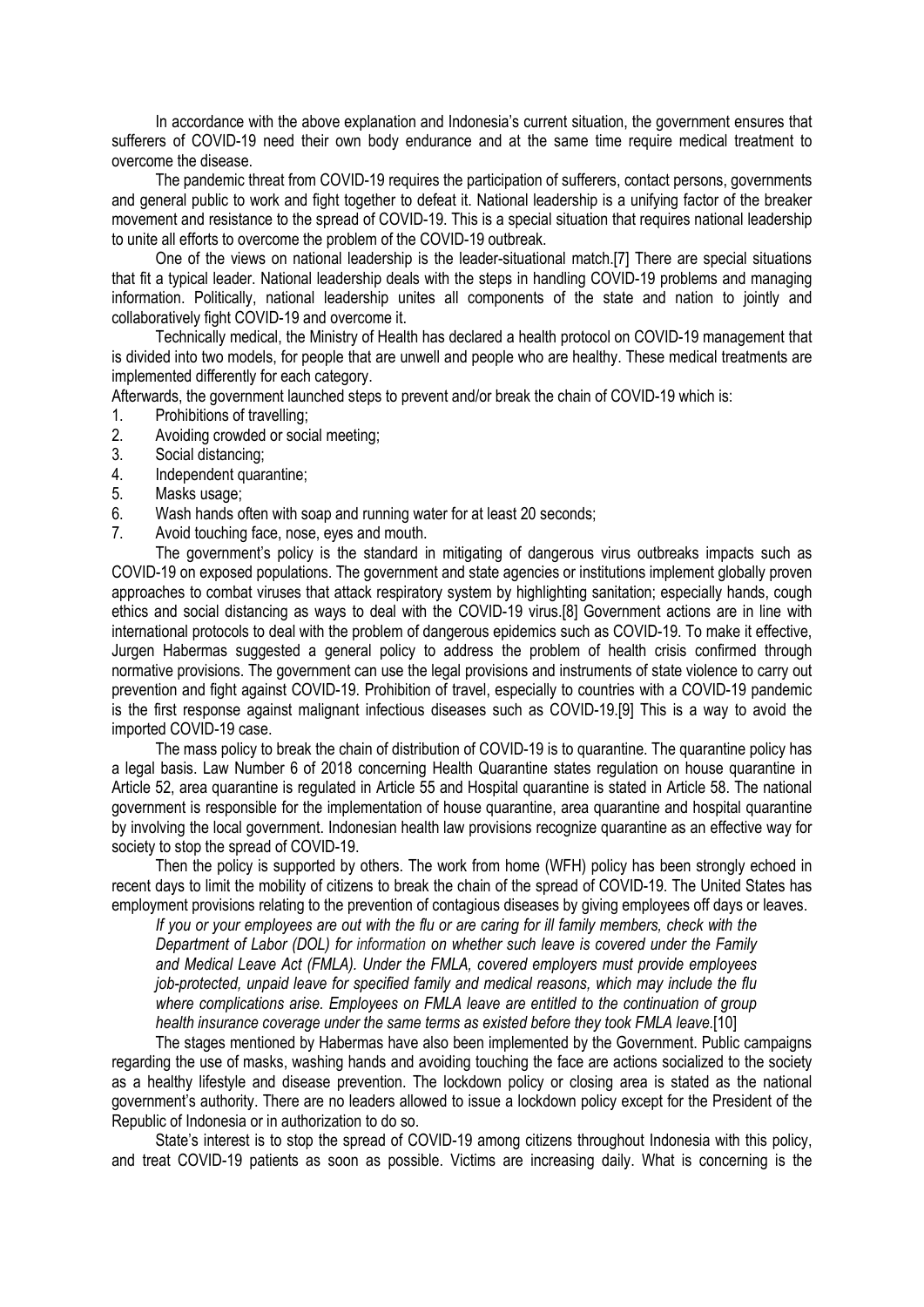explosion of sufferers in the coming days. Certainly, health workers, hospitals, medicines and equipment will be inversely proportional to the number of patients who must be in care.

Presently, the state takes control of handling the COVID-19 issue with the head of Indonesia's National Board of Disaster Management as the head of the task force assisted by the Ministry of Health and other relevant government agencies. Information management has been controlled by the Ministry of Health. The spokesperson for the COVID-19 issue was carried out by the Director General of Disease Prevention and Control. Head of Indonesia's National Board of Disaster Management as Chair of COVID-19 Handling Task Force. The government has assigned certain officials in the prevention and management of the COVID-19 problem. "Information is power today and we see it all over the globe". Sen. Rob Portman, R-Ohio, at the start of the Senate Foreign Relations Subcommittee on State Department and USAID Management Hearing on March 5 stated, "When it's used improperly, it's used as a weapon. ... If left unchecked, it can be devastatingly effective". The country is the source of information production and dissemination to avoid confusing and incorrect information. Society must be protected from incorrect news relating to COVID-19 which in turn can increase the number of sufferers and outbreak obviously; this is meant to reach the truth claim as intended by Habermas, namely agreement on the natural and objective world.[6] The agreement among citizen acts as components to overcome COVID-19 that clearly threatens the lives of millions of Indonesians. The agreement led citizens to obey Government's direction that had been announced as a way to face the COVID-19 outbreak.

This shows that the interests of the country take precedence in an emergency outbreak of the COVID-19 pandemic. This is a normal thing to do by the state as it was once implemented in Tennessee, United States.

*The seriousness with which our General Assembly views a potential outbreak of influenza was evidenced by the amendment of Tennessee Code Annotated § 68-1-201 in 2006 to specifically empower the Commissioner of Health to promulgate and put into effect appropriate rules and regulations should that disease present a threat of escalating to an epidemic level. In fact, that provision empowers the commissioner to prepare "such rules and regulations" as he feels necessary to prevent the introduction of any epidemic disease into Tennessee and to order quarantines if he concludes such measures are necessary. Should the commissioner become aware that an epidemic disease has already appeared in Tennessee, he is mandatorily required to implement rules and regulations he feels are necessary and which will, "with the least inconvenience to commerce and travel, prevent the spread of the disease.*[11]*"* 

Mobility limitation as a personal right has a legal basis based on the emergency aspects that occur. For emergencies, the State of Colorado enforces provisions regarding paid leave for conducting COVID-19 tests. Based on emergency rules, employees who experience certain symptoms are entitled to leave and paid for COVID-19 check tests are employees who work in sectors of:

- 1. Public entertainment venues;
- 2. Food services;
- 3. Childcare services;
- 4. Education at all levels;
- 5. Orphanage;
- 6. Public facilities

Employee leave ends if the employee is declared negative COVID-19 based on test results. But emergency rules do not cover reimbursement of employee benefits that are positive and require quarantine which results in lost work hours and benefits.[12]

Not much different from Colorado's policy, Indonesia conducted rapid tests in a number of COVID-19 pandemic areas on a number of people who were declared as people under monitoring and people who were in the same environment as COVID-19 sufferers. The cost is borne by the Government. If it is later stated positive, then medical costs are covered through and Indonesian health insurance, *BPJS Kesehatan*. Success in overcoming the COVID-19 problem depends on the cooperation and participation of all citizens to limit activities outside their houses to support medical professionals, government officials and security forces for the next few days.

China is s with COVID-19. The country is able to overcome COVID-19. Two things were noted from China's success. First, the World Health Organization (WHO) report is very good news for the people in Hubei province and all health care workers involved. Second, the success of the interventions demonstrates that the strict and rapid response to an emerging epidemic can halt the spread of a new virus.[13] In addition, China's Government and the characteristics of China's political and social system are advantageous for conducting mass policies. Communist China has power in the leadership structure of Chinese Communist Party which survived for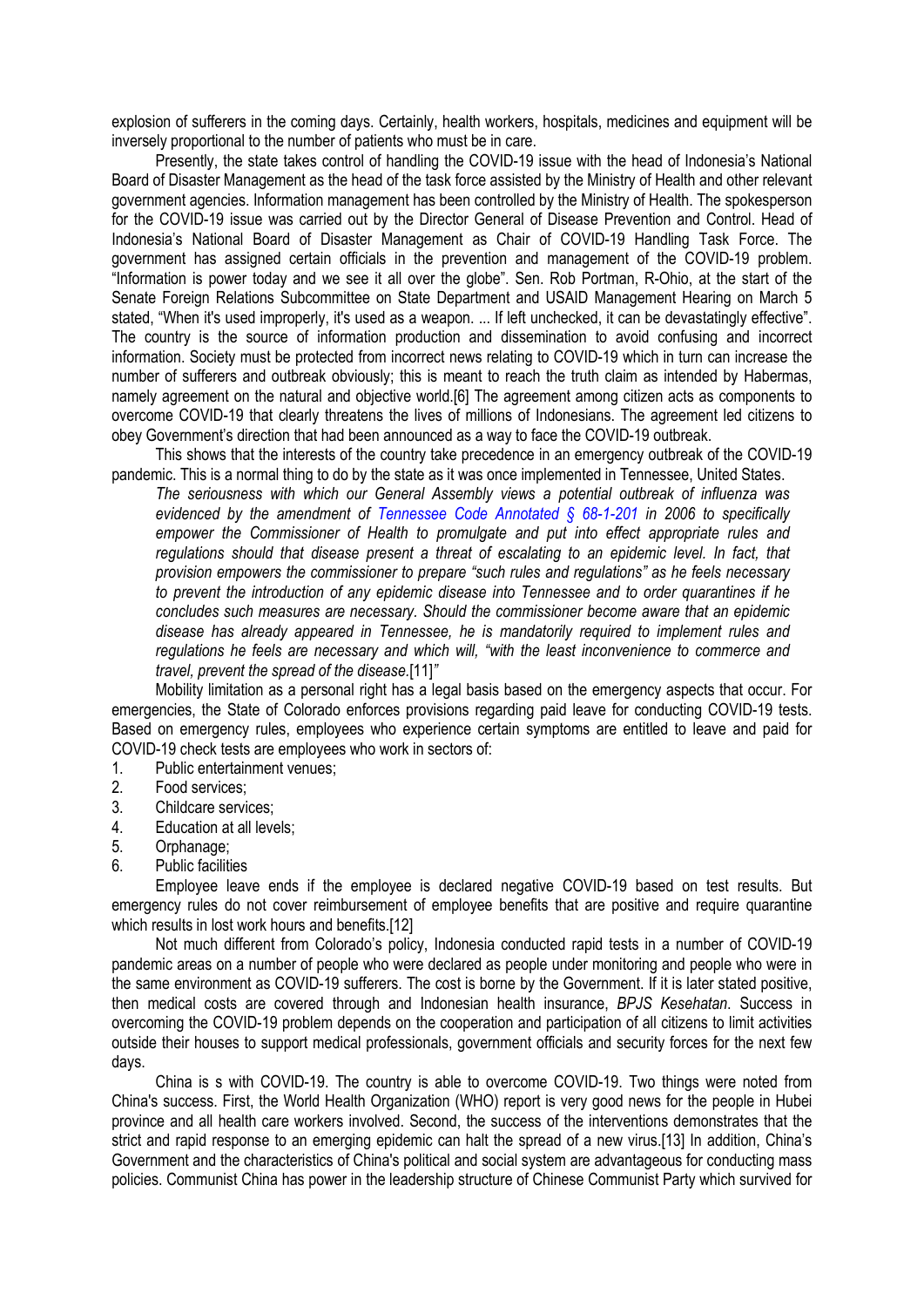many years. Chinese people obey the Chinese Government's policy regarding to COVID-19 outbreak management in Wuhan city and Hubei Province.

Iran and Italy are still struggling to overcome the COVID-19 outbreak. After China, Italy is the most COVID-19 affected European country with the death toll reaching more than 5.000 people. Iran is next. Indonesia is still struggling to stop the spreading by implementing all policies that limit the crowd and mobility of citizens.

Pakistan is country between Iran as a country that has many victims and China, the initial center of this outbreak was discovered. In dealing with COVID-19, Iran experience limited medical capabilities, infrastructure and health facilities. Therefore they plead cooperation to prevent the spread of COVID-19 to all countries.[14] Indonesia at least has a better aspect, especially in the geographical view that is far apart from the two countries. Indonesian medical professionals, infrastructure and health facilities are available, but must be controlled by the number of treated patients. Therefore, preventive measures must be implemented and affirmed through state authorities.

Is it more difficult in a democratic country to conduct mass policies, because the people have loose limitation to express their opinions? Surely, this plague is something not to be debated of. Italy is not a communist country, but sociologically, Italian society is known for its kinship. Italian society is a warm community with one another, socially active and gatherings is a common thing to do. The nature of Italian society is apparently not profitable to deal with and fight outbreaks like COVID-19. Spread occurs rapidly. As a result, Italy is the country with the biggest victims of COVID-19 after China.

Apart from the political system and its characteristics, surely China's success shows that COVID-19 can be defeated and inspires other countries like Indonesia to defeat the COVID-19 outbreak. Standard policies to mitigate the spread of the COVID-19 outbreak were confirmed through legal provisions. National and local governments unite in implementing policies. The tools of state violence are used to optimize and make policies effective in eradicating COVID-19. Information has been managed by the state through a single source, the spokesperson. The actions and efforts to handle and eradicate COVID-19 are in the hands of the Head of Indonesia's National Board of Disaster Management. The local government with all its instruments descends on the community to appeal, socialize, clean up the environment and carry out mass tests on a number of people who are people under monitoring and patient in care. Disagreements about policy and its implementation among the political elite and society in general must be ended in order to use the valuable time to defeat the COVID-19 outbreak.

It cannot be denied that the problem of the COVID-19 outbreak also had a profound impact on the economy and consumption of Indonesians. Community needs related to the prevention of the spread of COVID-19 such as masks, hand washing liquids, disinfectant are hard to find and with multiplied prices. Market mechanisms still occur naturally. Surely, majority are increasingly vulnerable to the spread of the COVID-19 outbreak in this condition. The impoverished, informal workers, online drivers, daily laborers, small traders are among those who are very economically affected. Their income depends on daily work.

In addition, one natural asset to defeat the COVID-19 outbreak is endurance. To strengthen the immune system, people need a nutritious, fresh and balanced food supply. The problem is the increase in prices for food. The legal supply and demand mechanism produces these high rate prices. The government must ensure the availability of food per usual, so that prices do not surge. The market reaction was poorly and exchange rate of the Indonesian Rupiah against the US dollar reached 16.500 IDR. Combined Stock Price Index immediately fell 5% since trading activity on the stock exchange had opened. The situation will be very complex and dangerous for the country if the resolution of the COVID-19 problem is protracted.